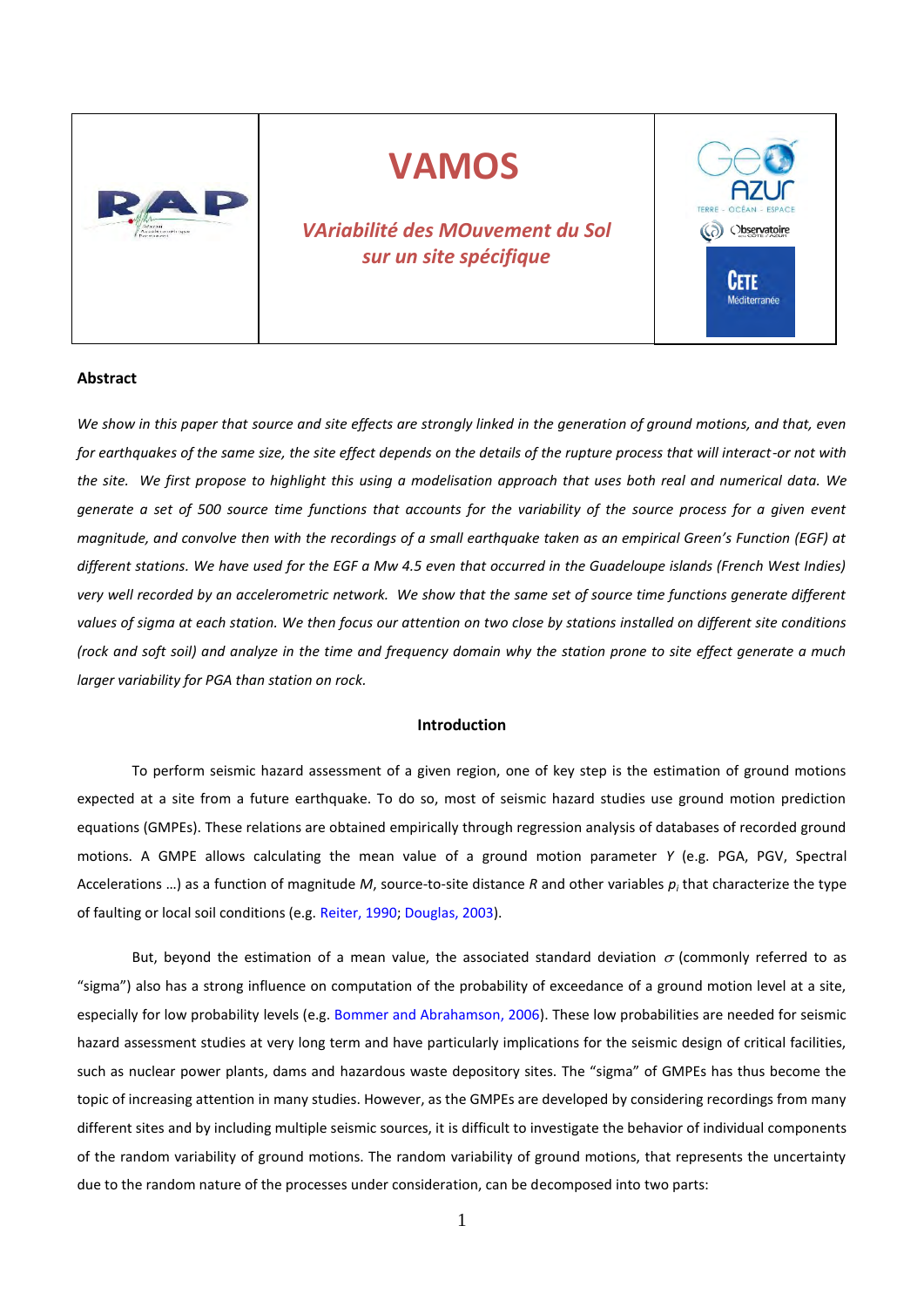- the inter-event variability (denoted by  $\tau$ ), that represents the variability of ground motions observed at a single site for different events;
- and the intra-event variability (denoted by  $\phi$ ), that represents the variability of ground motions observed at different sites for a single event.

To better understand the nature of "sigma", recent studies (e.g. Atkinson, 2006; Morikawa *et al.,* 2008; Hiemer *et al.,* 2011; Lin *et al.*, 2011; Rodriguez-Marek *et al.*, 2011) have aimed to isolate and examine the random variability of ground motions observed at a single site for a single source of earthquakes (denoted by *0*, c.f. Al Atik *et al.,* 2010).

The purpose of our study is to analyze the variability of ground motions that can be generated at a given site from a database of synthetic accelerograms built using an empirical Green's function simulation method. This approach enables to generate a large number of synthetic source time functions that represent simply the variability of the rupture process and to use real seismograms to take into account, in a realistic way, path and site effects, even at high frequencies. We have worked on the simulations of a  $M_w=6.4$  earthquakes occurring on the fault at the origin of the November 21, 2004, Les Saintes earthquake (Guadeloupe, French Indies) on ten different stations of the French Permanent Accelerometric Network (Pequegnat *et al.,* 2008; see: [http://www-rap.obs.ujf-grenoble.fr\)](http://www-rap.obs.ujf-grenoble.fr/). A special focus will be made on the results obtained at two stations of the city of Pointe-à-Pitre, located at the same epicentral distance but on two different types of soils.

#### **Simulation method**

In order to obtain realistic synthetic accelerograms in a broad frequency range, we use a simulation method based on the Empirical Green's Function (EGF) approach (Hartzell, 1978). A small, well-recorded earthquake is chosen in the region of interest. Its recordings, taken as Empirical Green's Functions (EGFs), are combined to simulate ground motions corresponding to a larger earthquake with the same focal mechanism. We assume that the recordings of the small event represent Green's functions at each point of the fault plane activated during the rupture of the large, simulated event. This method is based on the assumption of similarity between earthquakes of different sizes, by considering that small and large earthquake are a similar phenomenon to a scale factor. Thus, the waves emitted by a small earthquake experience the same propagation effects between source and station as those issued by a larger earthquake. The EGF method therefore allows overcoming the problem of knowledge of the propagation medium, since it has the advantage of taking into account both path and site effects at different stations, which are information contained in the recordings of small earthquakes.

Among the possible EGF simulation methods, we used the stochastic two-step method developed by Kohrs-Sansorny *et al.* (2005) based on the previous works of Joyner and Boore (1986), Wennerberg (1990) and Ordaz *et al.* (1995). This method has proved its efficiency for simulating the ground motions observed during the Les Saintes earthquake (*Mw*=6.4), provided that a proper small event could be chosen as an EGF (Courboulex *et al.,* 2010).

The principle of the method is simple. In time domain, a large number of source time functions called Equivalent Source Time Functions (ESTFs, see Kohrs-Sansorny et al. (2005) for more precisions) are randomly generated following probability densities proposed by Ordaz *et al.* (1995). And each *ESTF(t)*, representative of a given rupture process, is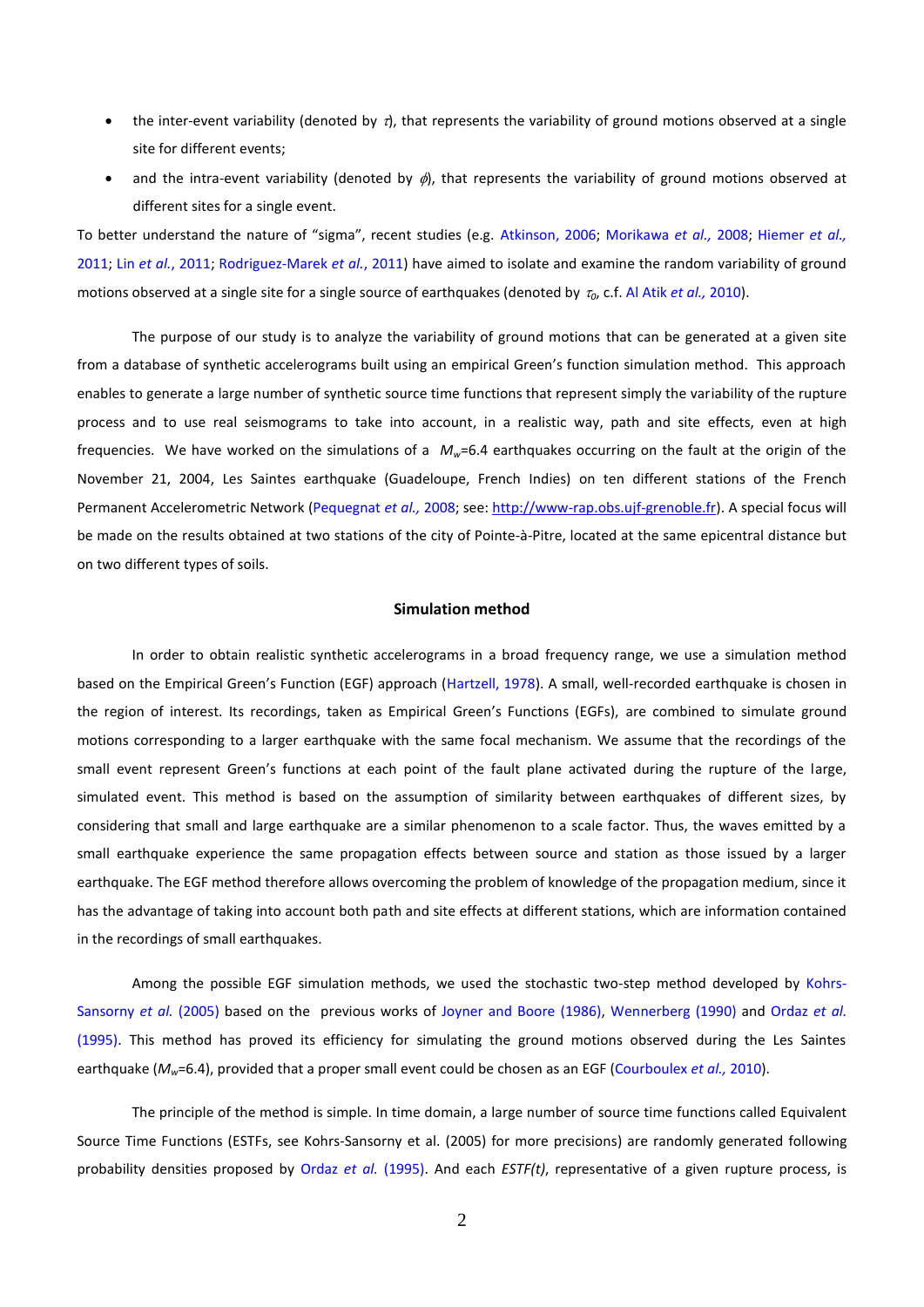convolved with the small-event record *s(t)* taken as an EGF, to produce a large number of different synthetic accelerograms *S(t)* of the target event (Figure 1):

$$
EGF(t) * ESTF(t) = S(t)
$$
\n(2)

use of this method requires fundamental constraints on the parameters  $\eta$  and  $\kappa$  (Eq. 3 and 4). The parameter  $\eta$ To produce simulations consistent with the  $\omega^2$  model spectra (Aki, 1967; Brune, 1970) on a broad frequency range, the represents the number of small earthquakes to sum together and the parameter  $\kappa$  is a scale factor that allows reconstructing the energy content of the target earthquake.

$$
\eta = N^4 \qquad \text{and} \qquad \kappa = \frac{C}{N} \tag{3), (4)}
$$

where: 
$$
N = \frac{f_c}{F_c}
$$
,  $C = \frac{\Delta \Sigma}{\Delta \sigma}$  and  $C N^3 = \frac{M_0}{m_0}$  (5), (6), (7)

(2)(3) the seismic moment  $m_o$  and the corner frequency  $f_c$  of the small event taken as an EGF; (4) and the ratio *C* between This method has the advantage of requiring only four input parameters:  $(1)$  the seismic moment  $M<sub>0</sub>$  of the target event; the static stress drop of the target event  $\Delta\Sigma$  and that of the small event  $\Delta\sigma$ .

#### **Creation of the database of synthetic accelerograms**

To create the database of synthetic accelerograms needed for our study, we propose to generate a large number of different simulations of *Mw*=6.4 earthquakes occurring on the fault at the origin of the Les Saintes earthquake (November 21, 2004; 11h41min). The *Mw*=6.4 Les Saintes mainshock has occurred offshore between the Guadeloupe archipelago and the Dominica Island, ten kilometers south-east of the Les Saintes islands, with an estimated depth of 14.2 km (Bertil *et al.,* 2005). This earthquake is associated with the rupture of 13 km of a normal fault belonging to the Les Saintes fault system (Bazin *et al.* 2010, Feuillet *et al.*, 2011). This mainshock was followed by numerous aftershocks well recorded by the stations of the French Permanent Accelerometric Network.

For this study we selected the *Mw*=4.5 aftershock that occurred on December 26, 2004 (15h19min) as an Empirical Green's Function (Table 1, Figure 2). Input parameters required to use the simulation code are from Courboulex *et al.* (2010) (Table 2).

It is important to remind that our aim in this study is not to reproduce the ground motions that have been recorded for the mainshock in 2004, but to generate a set of possible source time functions that are variable enough to be representative of a multitude of rupture processes on this fault for a *Mw*=6.4 earthquakes and then to be representative of the ground motion variability at each site. This was also the aim of Beauval et al. (2009) who tried on the same dataset to test the possibility of using EGF methods for ground motion predictions in probabilistic seismic hazard assessment, but without examining the variability specific to each stations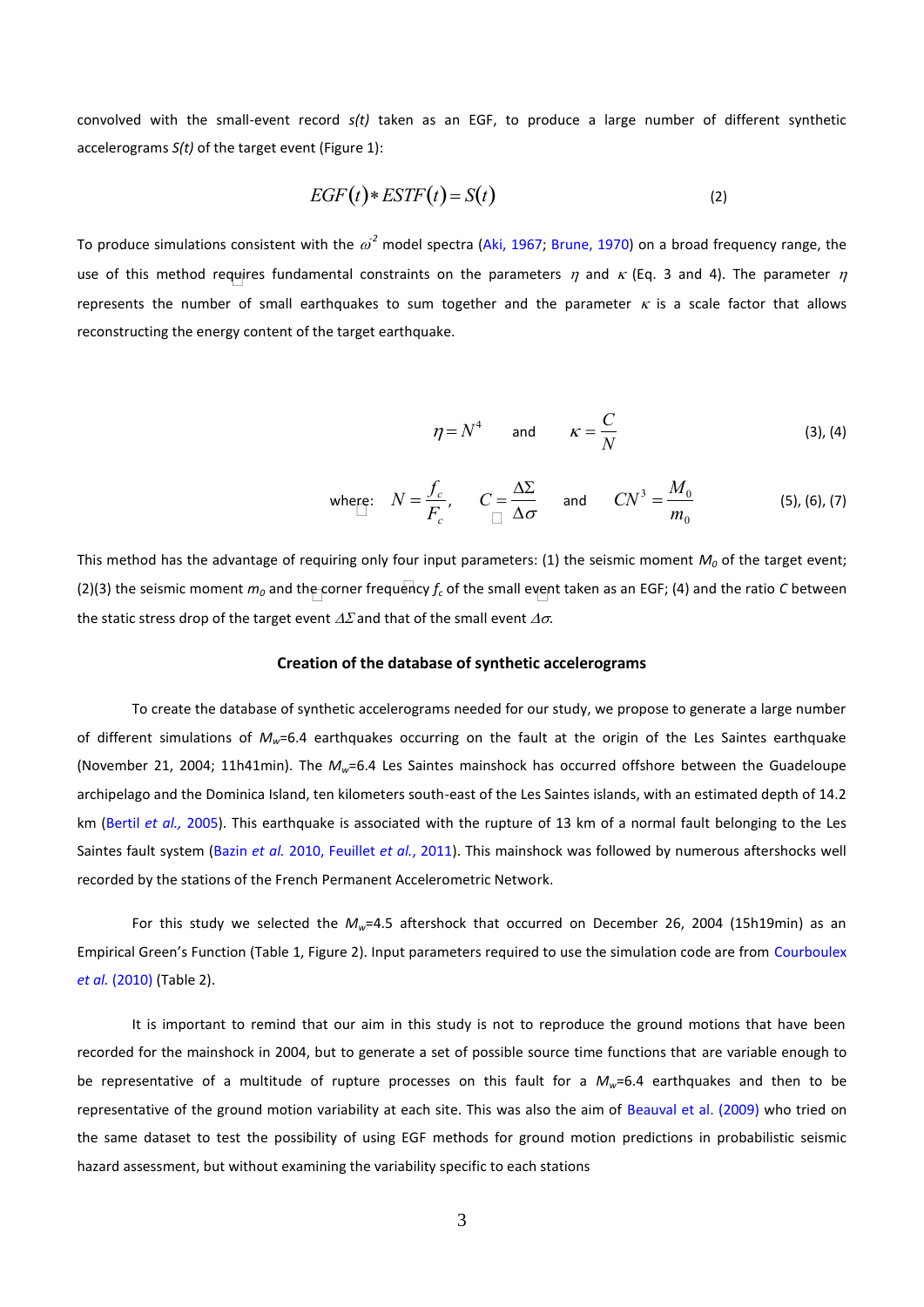Simulations are performed on ten different sites of the Guadeloupe archipelago, corresponding to the accelerometric stations of the French Permanent Accelerometric Network that recorded the small earthquakes used as an Empirical Green's Function. These stations are spread throughout the Guadeloupe archipelago, with five stations in Basse-Terre (GHMA, GJYA, PIGA, PRFA and SROA), one station in Grande-Terre (MOLA), three stations in the city of Pointe-à-Pitre (GFEA, GGSA and IPTA) and one station in Marie-Galante Island (GBGA) (Table 3, Figure 2).

#### **A site-specific ground motion variability**

For each of the ten stations, we generated 500 simulations of  $M_w$ =6.4 earthquakes, and extracted the PGA value for each of. The 500 PGA values picked up were used to build a histogram of the distribution of PGAs for each station (Figure 3). From Figure 3, we can see that the variability of ground motions observed at each site is rather different. To better examine this "site-specific" ground motion variability and remove the effect of distance, we analyzed specifically the results obtained for two different sites of the city of Pointe-à-Pitre, corresponding to IPTA and GGSA accelerometric stations. These two stations were located at approximately the same epicentral distance but on two different soil types (Table 3, Figure 2). IPTA station is on a solid rock and is considered as a good reference station for the city of Pointe-à-Pitre (Lebrun *et al.,* 2004). While the station GGSA is on a swampy soil and is prone to strong site effects. The study of the spectral ratios obtained for the station GGSA, considering IPTA as reference station, showed a strong amplification of ground motions at low frequency with a main resonance frequency observed at 1.15 Hz (Roullé and Bernardie, 2010).

From Figure 4.a and 4.b, the distribution of PGA values seems to follow a lognormal distribution for both stations IPTA and GGSA, while the histograms of the logarithms of PGAs take the form of a normal distribution (Figure 4.c and 4.d). This latter distribution has the advantage of being characterized by a mean value and a standard deviation  $\sigma$ . The validity of the assumption of normality can be verified by testing the fit to the normal distribution of normalized residuals, which are normally distributed with mean 0 and standard deviation 1 (Figure 5.a). In our case, normalized residuals  $\varepsilon$  is the difference between the values of  $\log_{10}(PGA)$  and the mean  $\overline{\log_{10}(PGA)}$ , normalized by the standard deviation  $\sigma$ :

$$
\varepsilon = \frac{\log(PGA) - \overline{\log(PGA)}}{\Box \sigma}
$$
 (8)

a function of the quantiles of a theoretical normal distribution with mean 0 and standard deviation 1 (Figure 5.b). The The test used to check the hypothesis of normality is graphical method that plots the quantiles of normalized residuals as black line represents expected values for this theoretical distribution, while grey crosses represent the values associated with normalized residuals. In Figure 5, which presents the example of station GGSA, we can see that the distribution of normalized residuals showed a good fit to the normal distribution to a level of  $\pm 2.5\sigma$ . Beyond this value, the distribution of normalized residuals deviated from the normal distribution. In comparison, when the test is performed on the databases used to derive the GMPEs, a similar result is observed: the range of values between which there is generally a good agreement with the normal distribution varies between ±2σ and ±3.5σ (Strasser *et al.,* 2008).

In Figures 4.a and 4.b, we observe that the random variability of ground motions obtained at the station IPTA (on rock) is much smaller than that obtained at the station GGSA (on sediment) which is located at the same epicentral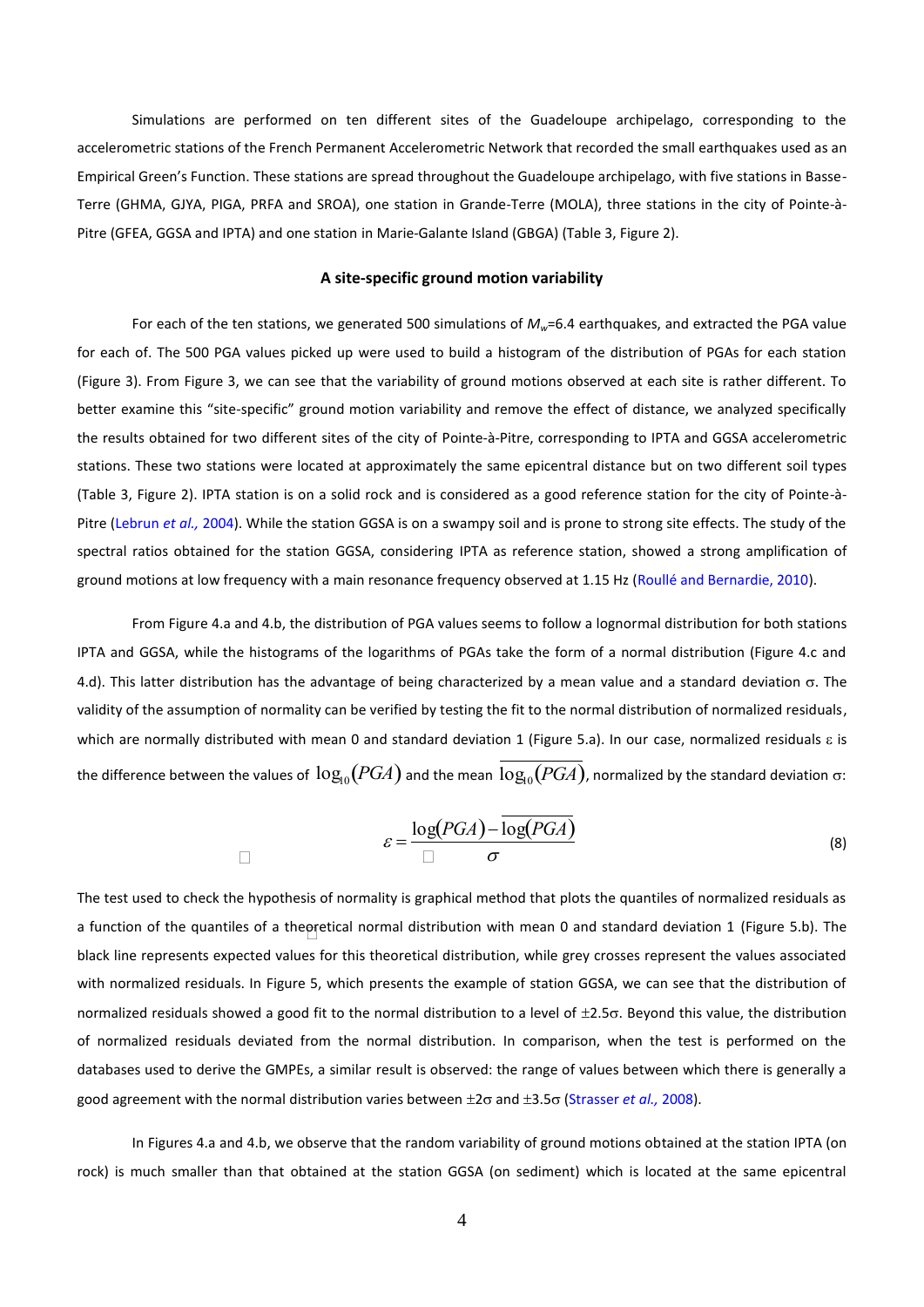distance. For the same representation, by taking the logarithm of PGAs (Figure 4.c and 4.d), this variability of ground motions specific to each station is less visible but is still present through the values of standard deviation. Indeed, the station GGSA has a standard deviation  $\sigma_{GGSA}$  = 0.14, which is 1.5 times larger than that of the station IPTA  $\sigma_{IPTA}$  = 0.09. We recall that in our simulation process the set of source time functions are common for both stations. Therefore, the variability of ground motions observed at each site is not just derived from the variability introduced by different ESTFs.

In Figure 6.a and 6.b we have plotted the accelerograms corresponding to the simulations, which produced respectively the five greatest and the five lowest values of PGA for the station GGSA. Figure 6.c and 6.d represent the same simulations for station IPTA. We observe that the source time functions that generate the extreme values of PGA for the station GGSA are not necessarily those that generate extreme values for the station IPTA. For example, for station GGSA, simulation n°209 (generated with ESTF n°209) produced large values of accelerations and long durations, while the simulation n°142 produces values of accelerations much lower and a PGA seven times smaller. For the station IPTA, simulations n°209 and n°142 are very similar.

Figure 7 shows a little more detail the generation of these simulations in the frequency domain: In Figure 7.a, we can observe that the acceleration Fourier spectrum of the recording at the station GGSA of the small event used as an EGF presents a resonance frequency around 1.2 Hz corresponding to its low-frequency lithological site effect. When this signal is multiplied in the frequency domain by the STF n°209 having a peak at this same frequency, we obtain a simulation with also a very strong peak at this particular frequency. When the same signal is multiplied by the STF n°142, with no peak at this frequency, the simulation obtained did not show either. This has the effect to produce simulations very different in terms of amplitude and duration. In addition, we can see that the acceleration Fourier spectrum of the station on rock IPTA (Figure 7.b) shows no peaks at particular frequencies. So whatever the STF, the simulations obtained are much more similar to each other. Random variability of ground motions at a given site takes therefore its origins in the complexity of the physical processes involved in the generation of ground motion, especially for a station prone to site effects.

Indeed, we have seen that the frequency content of a station with a site effect can sometimes interact with the frequency content of the source to produce extreme values of ground motions. It results in peak values that are prone to be very variable, depending on how the source and site functions interact. For the station on rock, the response of the site will be somewhat more "predictable" providing a variability of ground motion quite small.

#### **Discussion**

Both the mean value and the standard deviation are used for the calculation of the probability density functions (PDFs) and the probability curves of exceedance of target levels of acceleration. In Figure 8.a and 8.c, we represent the curves obtained for stations IPTA and GGSA from simulations and we have interpolated the value of acceleration that has a 10% probability of being exceeded at the site if the earthquake occurs. The curves obtained for stations IPTA and GGSA show very different shapes.

Our results are now compared with the ground motion prediction model of Ambraseys *et al.* (2005). This GMPE includes coefficients to account for local site conditions in the calculation of the mean value of ground motion, by using simple site categories based on the shear-wave velocity in the upper 30 m (*VS30*). However, like most GMPEs, it ignores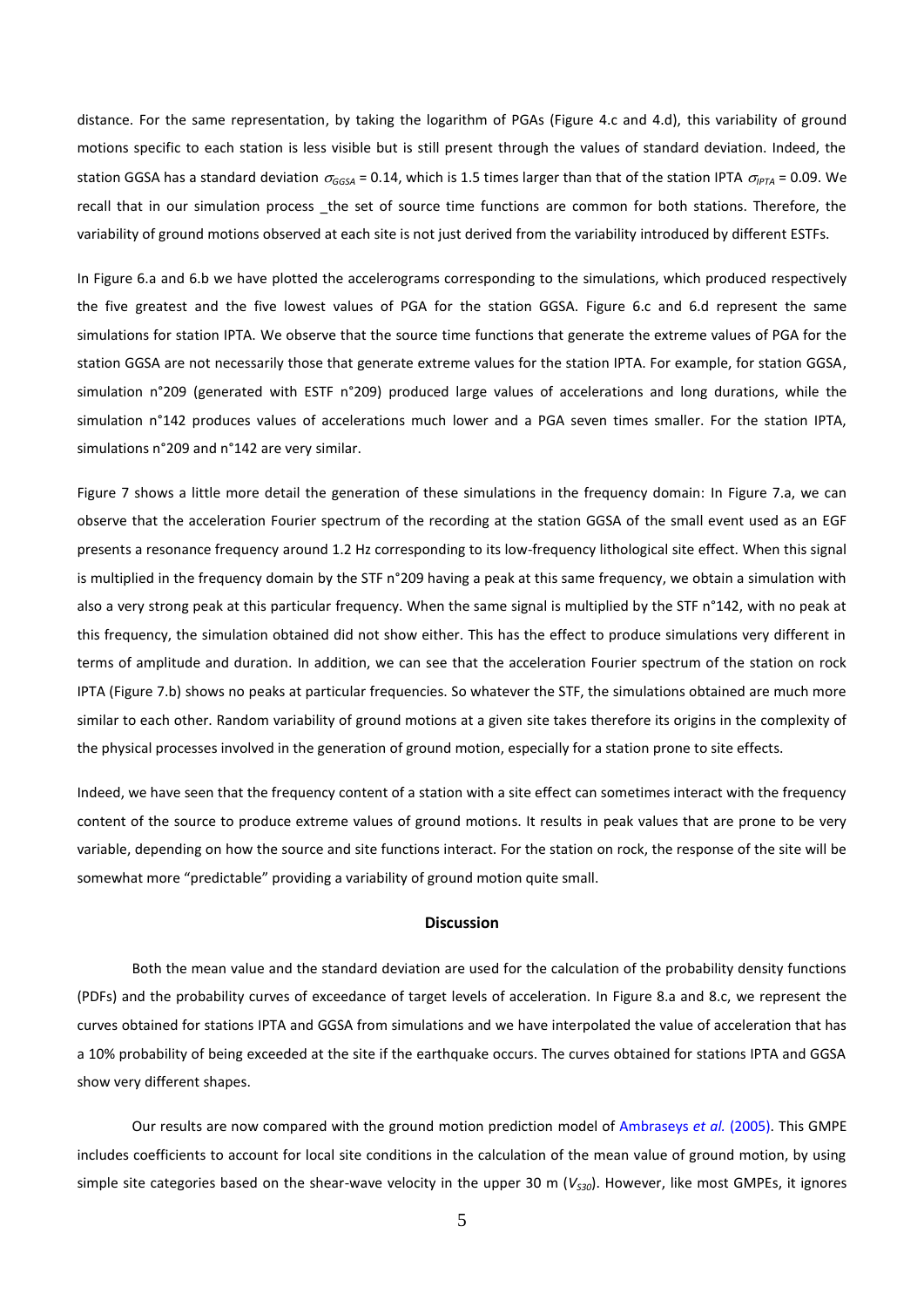any dependence of "sigma" to local site conditions. Although, some studies discuss a possible dependence of standard deviation to magnitude (Abrahamson and Silva, 1997, 2008) or to distance (Blume, 1980; Midorikawa and Ohtake, 2004), there is currently a controversy about the effects of local site conditions on "sigma". If we compare the curves computed for the stations IPTA and GGSA from the GMPE of Ambraseys *et al.* (2005), we can notice that they have shapes quite similar for both stations (Figure 8.b and 8.d).

It is interesting to note also that the standard deviations for the PGA obtained from simulations (respectively 0.14 and 0.09 for stations GGSA and IPTA) are much smaller than that obtained from the model of Ambraseys *et al.* (2005), which is equal to 0.26. Typical values of standard deviation of recent GMPEs are 0.2 to 0.3 for the PGA (Douglas, 2003). This can be easily explained by the fact that, unlike GMPEs, our study considers a source-site configuration very simplified with only one fault Recent studies for different tectonic regions (e.g. Atkinson, 2006; Morikawa *et al.*, 2008; Lin *et al.*, 2011) show that considering a single source of earthquakes, the standard deviation of ground motions recorded at a single station is much lower than that obtained by regression analyses of ground motion data coming from many different sites and including several seismic sources, as in GMPEs. However, GMPEs are used to predict site-specific ground motions assuming that the variability predicted by the database is comparable to the variability of ground motions at a single site over time. This is the ergodicity assumption (Anderson and Brune, 1999). This could be partially responsible for values of standard deviation that would incorporate a variability of ground motion potentially greater than it can be physically justified.

Since the standard deviations obtained from our simulations and the GMPE of Ambraseys *et al.* (2005) do not contain fully the same information, it is more interesting to study them in absolute. Thus, Figure 8 highlights the involvement of a site-specific standard deviation value to compute the probability of exceedance of a target level of acceleration at a site. While the simulations provide a variability of ground motions specific to each site, the GMPEs, despite equations more and more complex to account for additional site information (Douglas *et al*., 2009), consider the same variability of ground motions whatever the site conditions. This has the effect of producing results with little distinction between a site on rock and a site on sedimentary soil, and probably a less realistic consideration of site effects.

#### **Conclusion**

In this study, we analyzed the ground motion variability that can be generated at a given site from a database of synthetic accelerograms. By using the Empirical Green's Function method, we generated 500 different simulations of  $M_w$ =6.4 earthquakes occurring on the fault at the origin of the Les Saintes earthquake (Guadeloupe) of November 21, 2004.

The main result is that we obtained a site specific ground motion variability. By studying in detail the example of two stations located in the city of Pointe-à-Pitre, we observed that the variability of ground motions obtained at the station on rock IPTA is much smaller than that obtained at the station on soft soil GGSA located at the same epicentral distance. Random variability of ground motions at a given site seems to originate from the complexity of the physical processes involved in the generation of ground motions. Especially for a station subject to site effects, for which the combined effects of the seismic source and site properties can produce very high accelerations. However, most GMPEs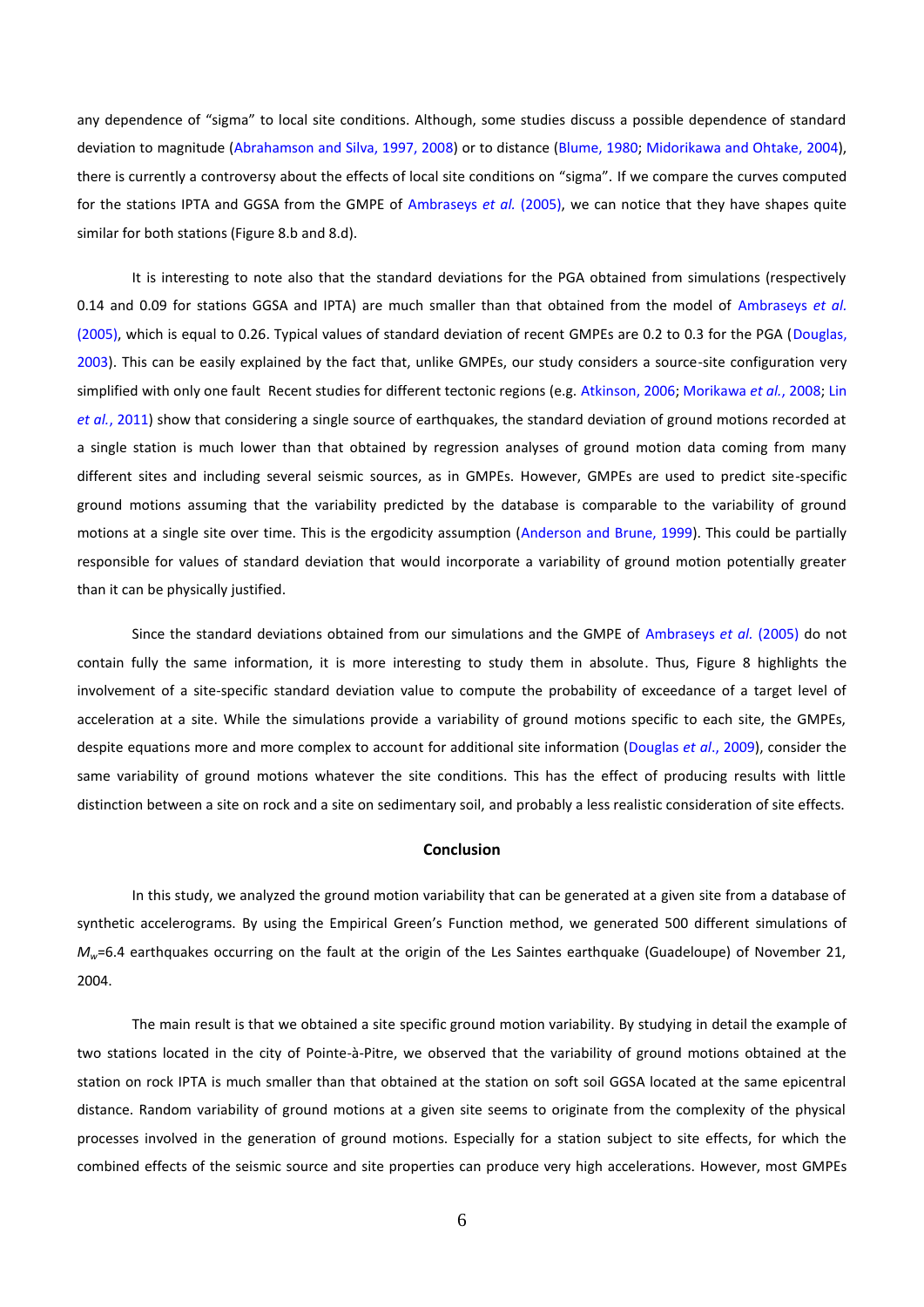used in seismic hazard analysis ignore any dependence of "sigma" to local site conditions, leading to a less realistic consideration of site effects in probabilistic calculations. It should thus verify on actual database if some sites may really cover a variability of ground motions larger than others. This future study could be carried out in regions of the world with enough ground motion records at individual sites for a single source region of earthquakes. But the number of databases permitting such studies is still rather limited.

#### **References**

Abrahamson, N.A., and W.J. Silva (1997). Empirical response spectral attenuation relations for shallow crustal earthquakes, *Seismol Res. Lett.* **68**, 94-127, doi: 10.1785/gssrl.68.1.94.

Abrahamson, N.A., and W.J. Silva (2008). Summary of the Abrahamson and Silva NGA ground motion relations. *Earthquake Spectra* **24**, 67-97.

Aki, K. (1967). Scaling law of seismic spectrum, *J. Geophys. Res.* **72**, 1217-1231.

Al Atik, L., N. Abrahamson, J.J. Bommer, F. Scherbaum, F. Cotton, and N. Kuehn (2010). The variability of ground-motion prediction models and its components, *Seismol. Res. Lett.* **81**, 794-801, doi: 10.1785/gssrl.81.5.794.

Ambraseys, N. N., J. Douglas, S. K. Sarma, and P. M. Smit (2005). Equations for the estimation of strong ground motions from shallow crustal earthquakes using data from Europe and the Middle East: horizontal peak ground acceleration and spectral acceleration, *Bull. Earthq. Eng.* **3**, 1-53.

Anderson, J. G., and J. N. Brune (1999). Probabilistic seismic hazard analysis without the ergodic assumption, *Seims. Res. Lett.***70**, 19-28.

Atkinson, G. M. (2006). Single-station sigma, *Bull. Seism. Soc. Am.*, **96**, 446-455.

Bazin, S., N. Feuillet, C. Duclos, W. Crawford, A. Nercessian, M. Bengoubou-Valérius, F. Beauducel, and S. C. Singh (2010). The 2004– 2005 Les Saintes (French West Indies) seismic aftershock sequence observed with ocean bottom seismometers, *Tectonophysics*, 489(1- 4), 91-103.

Beauval, C., L. Honoré, and F. Courboulex (2009). Ground-Motion Variability and Implementation of a Probabilistic-Deterministic Hazard Method, *Bull. Seis. Soc. Am*, 99(5), 2992-3002.

Bertil, D., S. Bès de Berc, and J. Douglas (2005). Synthèse de la crise sismique des Saintes (Guadeloupe) entre le 21 novembre 2004 et le 30 mars 2005, Rapport BRGM/RP-54401-FR.

Blume, J.A. (1980). Distance partitioning in attenuation studies. Proceedings of the 7th World Conference on Earthquake Engineering, **2**, 403-410.

Bommer, J.J., and N.A. Abrahamson (2006). Why do modern probabilistic seismic-hazard analyses often lead to increased hazard estimates ?, *Bull. Seism. Soc. Am.* **96**, 1967-1977, doi : 10.1785/0120060043.

Brune, J.N. (1970). Tectonic stress and the spectra of seismic shear waves from earthquakes, *J. Geophys. Res.* **75**, 4997-5009.

Courboulex, F., J. Converset, J. Balestra, and B. Delouis (2010). Ground-motion simulations of the 2004 Mw6.4 Les Saintes, Guadeloupe, earthquake using ten smaller events, Bull. Seism. Soc. Am. 100, 116-130.

Douglas, J. (2003). Earthquake ground motion estimation using strong-motion records: a review of equations for the estimation of peak ground acceleration and response spectral ordinates, *Earth-Science Reviews* **61**, 43-104.

Douglas, J., P. Gehl, L.F. Bonilla, O. Scotti, J. Régnier, A-M. Duval, and E. Bertrand (2009). Making the most of available site information for Empirical Ground-Motion Prediction, *Bull. Seism. Soc. Am*. **99**, 1502-1520, doi: 10.1785/0120080075.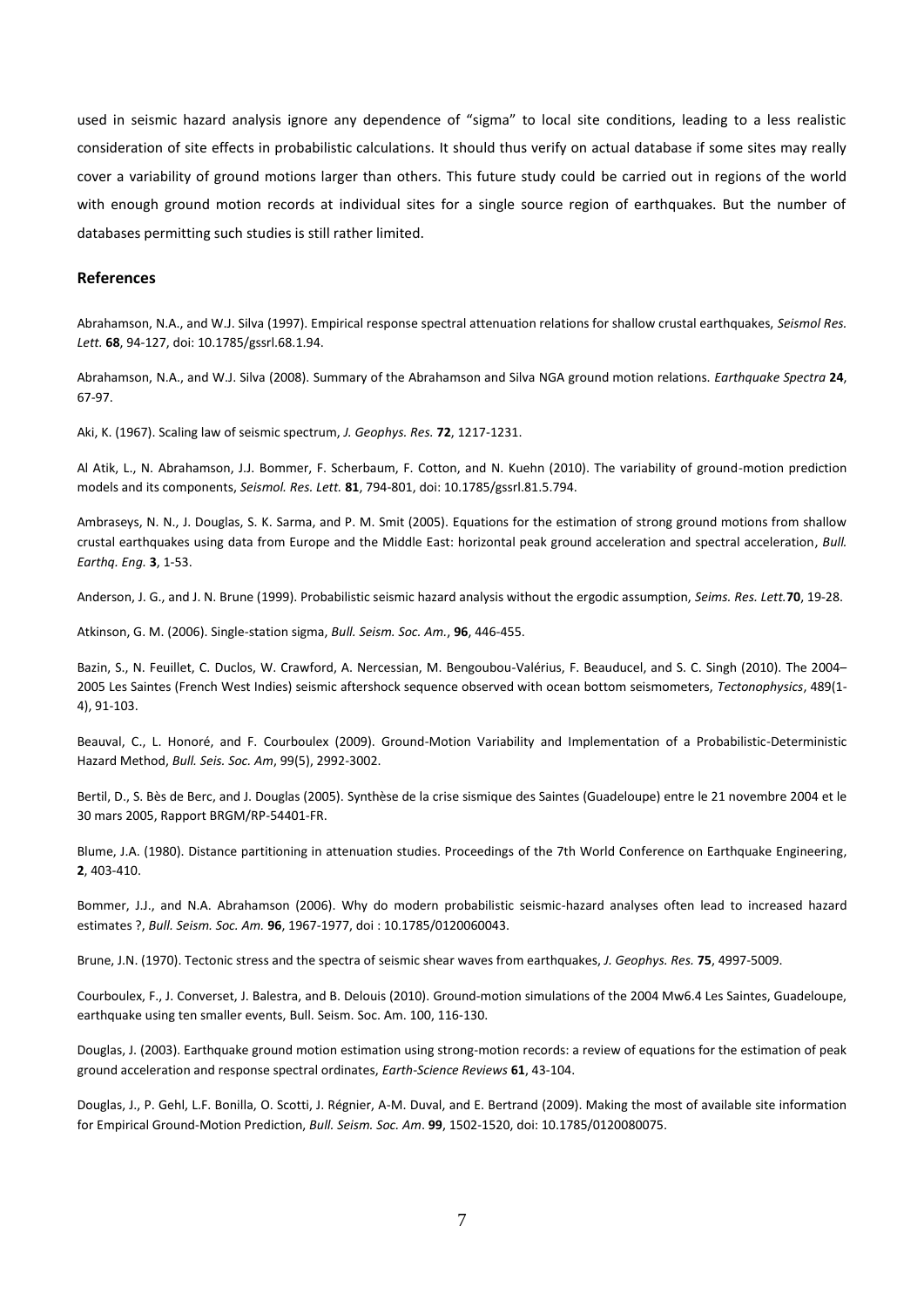Feuillet, N., F. Beauducel, E. Jacques, P. Tapponnier, B. Delouis, S. Bazin, M. Vallée, and G. C. P. King (2011), The Mw = 6.3, November 21, 2004, Les Saintes earthquake (Guadeloupe): Tectonic setting, slip model and static stress changes, *J. Geophys. Res.*, 116, B10301, doi:10.1029/2011JB008310.

Hartzell, S. H. (1978). Earthquake aftershocks as Green's functions, *Geophys. Res. Lett.* **5**, 1-4.

Hiemer, S., F. Scherbaum, D. Roessler, and N. Kuehn (2011). Determination of το and rock site k from records of the 2008/2009 earthquake swarm in western bohemia, *Seism. Res. Lett.* **82**, 387-393.

Joyner, W. B., and D. M. Boore (1986). On simulating large earthquakes by Green's function addition of smaller earthquakes, *American Geophysical Union Monograph* **37**, 269-274.

Kohrs-Sansorny, C., F. Courboulex, M. Bour, and A. Deschamps (2005). A two-stage method for ground-motion simulation using stochastic summation of small earthquakes, *Bull. Seism. Soc. Am.* **95**, 1387-1400.

LeBrun, B., A-M. Duval, P-Y. Bard, O. Monge, M. Bour, S. Vidal, et al. (2004). Seismic microzoning: a comparison between geotechnical and seismological approaches in Pointe-à-Pitre (French Western Indies), *Bull. Earthquake Eng.* **2**, 27-50.

Lin, P., B. Chiou, N. Abrahamson, M. Walling, C.-T. Lee, and C. Cheng (2011). Repeatable source, site and path effects on the standard deviation for empirical ground-motion prediction models, *Bull. Seismol. Soc. Am.* (in press).

Midorikawa, S., and Y. Ohtake (2004). Variance of peak ground acceleration and velocity in attenuation relationships. Proceedings of the 13th World Conference on Earthquake Engineering, Vancouver, Paper n° 325.

Morikawa, N., T. Kanno, A. Narita, H. Fujiwara, T. Okumura, Y. Fukushima, and A. Guerpinar (2008). Strong motion uncertainty determined from observed records by dense network in Japan, *J. Seismol.* **12**, 529-546.

Ordaz, M., J. Arboleta, and S. K. Singh (1995). A scheme of random summation of an empirical Green's function to estimate ground motions from future large earthquakes, *Bull. Seism. Soc. Am.* **85**, 1635-1647.

Pequegnat, C., P. Guéguen, D. Hatzfeld, and M. Langlais (2008). The French Accelerometric Network (RAP) and National Data Center (RAP-NDC), *Seismol. Res. Lett.* **79**, 79-89.

Reiter, L. (1990). Earthquake Hazard Analysis: Issues and Insights, Columbia University Press, New York, 254 pp.

Rodriguez-Marek, A., G.A. Montalva, F. Cotton, and F. Bonilla (2011). Analysis of songle-station standard deviation using the KiK-net data, *Bull. Seism. Soc. Am.* **101**, 1242-1258, doi: 10.1785/0120100252.

Roullé, A., and S. Bernardie (2010). Comparison of 1D non-linear simulations to strong-motion observations : a case study in a swampy site of French Antilles (Pointe-à-Pitre, Guadeloupe), *Soil Dyn. Earthq. Eng.* **30**, 286-298.

Strasser, F.O., J.J. Bommer, and N.A. Abrahamson (2008). Truncation of the distribution of ground-motion residuals, *J. Seismol.* **12**, 79- 105, doi: 10.1007/s10950-007-9073-z.

Wennerberg, L. (1990). Stochastic summation of empirical Green's functions, *Bull. Seism. Soc. Am.* **80**, 1418-1432.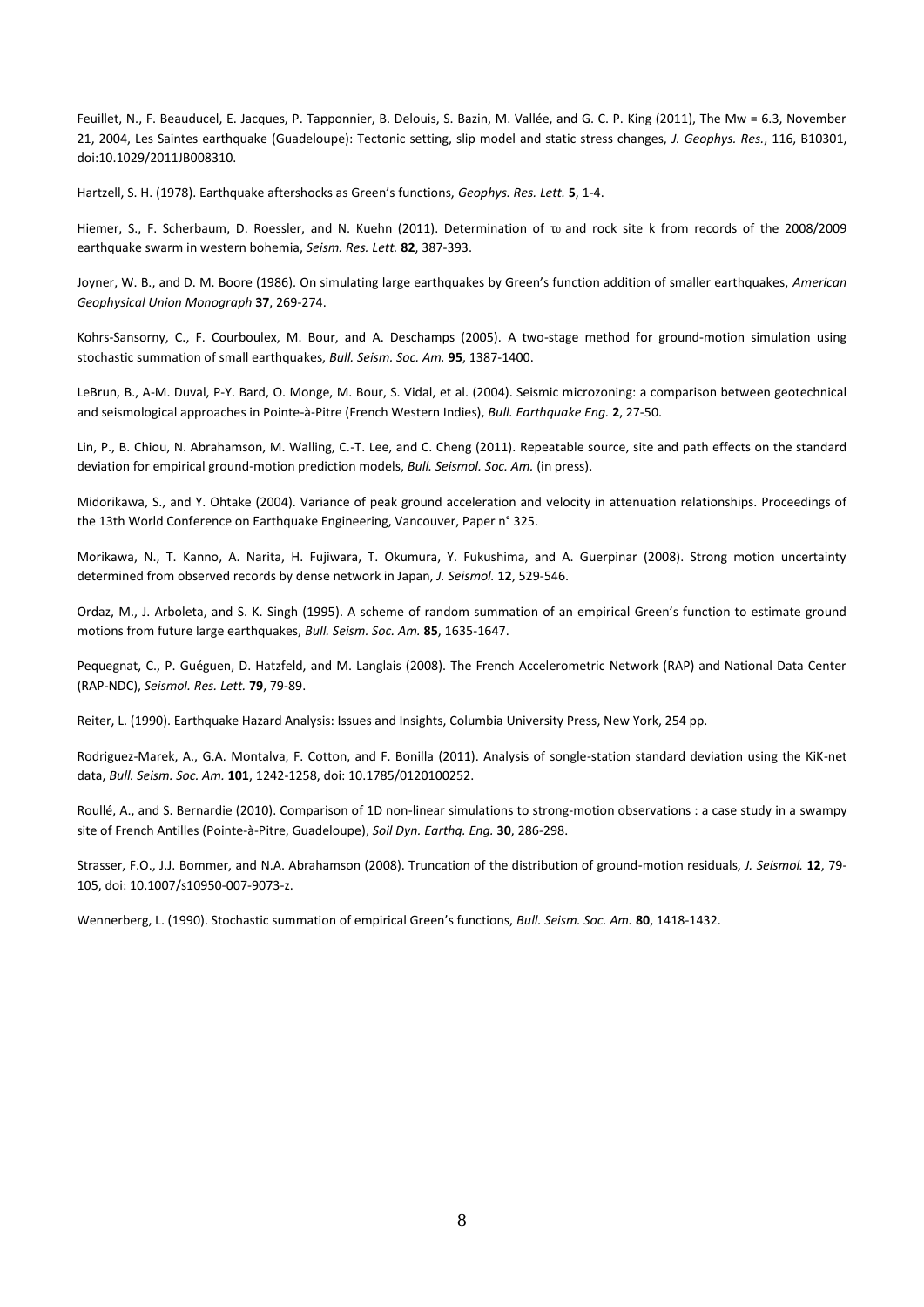## Table 1

Parameters of the aftershock used as an Empirical Green's Function in the simulation method (from Courboulex et al, 2010).

| Date       | Hour      | $M_w$ | Latitude<br>(°) | Longitude<br>(°) | Depth<br>(km) | Focal mechanism<br>strike (°)/dip (°)/rake (°) |
|------------|-----------|-------|-----------------|------------------|---------------|------------------------------------------------|
| 2004/12/26 | 15h19m15s | 4.5   | 15.7477         | $-61.5773$       | 10.5          | 135 / 35 / -95                                 |

## Table 2

Input parameters for the simulation of an *Mw=*6.4 earthquake by using the *Mw=*4.5 aftershock of December 26, 2004 (15h19) as an Empirical Green's Function (Courboulex *et al.,* 2010).

| C   | N | $M_w$ target event | $F_c$ target event<br>(Hz) | $m_w$ EGF | $f_c$ EGF<br>(Hz) |
|-----|---|--------------------|----------------------------|-----------|-------------------|
| 11. | 4 | 6.4                | 0.12                       | 4.5       | 0.48              |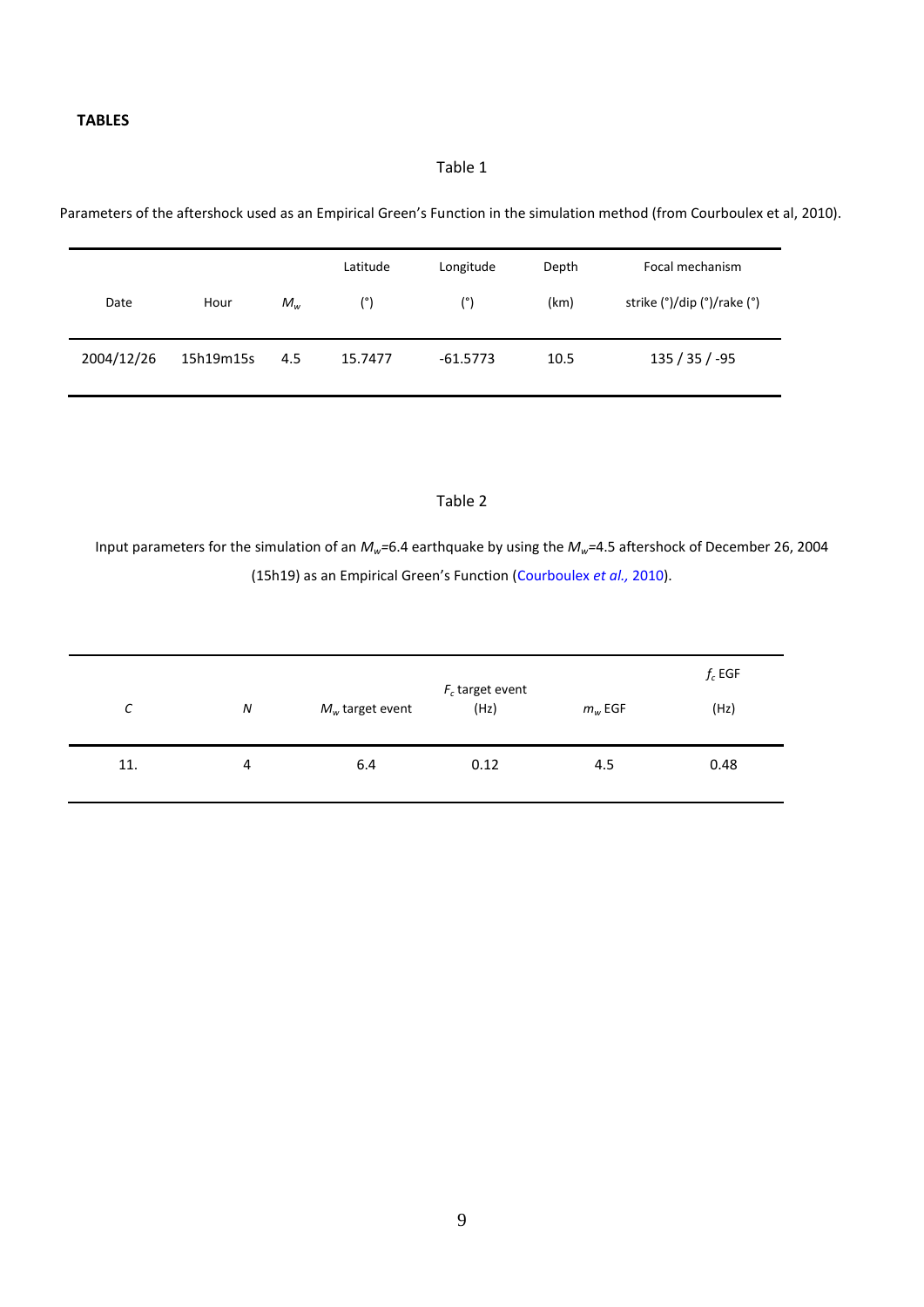## Table 3

Location and local site geology of the accelerometric stations used in this study (French Permanent Accelerometric Network; see: [http://www-rap.obs.ujf-grenoble.fr\)](http://www-rap.obs.ujf-grenoble.fr/) and epicentral distances to the aftershock of December 26, 2004 (15h19).

| Station     |                                      | Latitude | Longitude |                                   | Epicentral distance |
|-------------|--------------------------------------|----------|-----------|-----------------------------------|---------------------|
| code        | Locality                             | (°)      | (°)       | Local site geology                | (km)                |
| <b>GBGA</b> | Marie Galante - Grand<br>Bourg       | 15.883   | $-61.317$ | Rock                              | 32                  |
| <b>GFEA</b> | Pointe-à-Pitre - Ecole<br>Fengarol   | 16.240   | $-61.537$ | Sediment                          | 55                  |
| GGSA        | Abymes - Aéroport Glide              | 16.266   | $-61.542$ | Sediment                          | 57                  |
| <b>GHMA</b> | Houëlmont Gourbeyre                  | 15.981   | $-61.704$ | Rock + Topographic<br>site effect | 29                  |
| <b>GJYA</b> | Saint Claude - Belfond               | 16.014   | $-61.705$ | Rock                              | 32                  |
| <b>IPTA</b> | Pointe-à-Pitre - Institut<br>Pasteur | 16.233   | $-61.528$ | Rock                              | 54                  |
| <b>MOLA</b> | Météo Le Moule - Radar               | 16.315   | $-61.349$ | Rock                              | 67                  |
| PIGA        | Bouillante - Ecole Pigeon            | 16.147   | $-61.769$ | Rock                              | 48                  |
| <b>PRFA</b> | Basse Terre - Préfecture             | 15.992   | $-61.722$ | Rock                              | 31                  |
| SROA        | Sainte Rose - Lycée                  | 16.332   | $-61.707$ | Sediment                          | 66                  |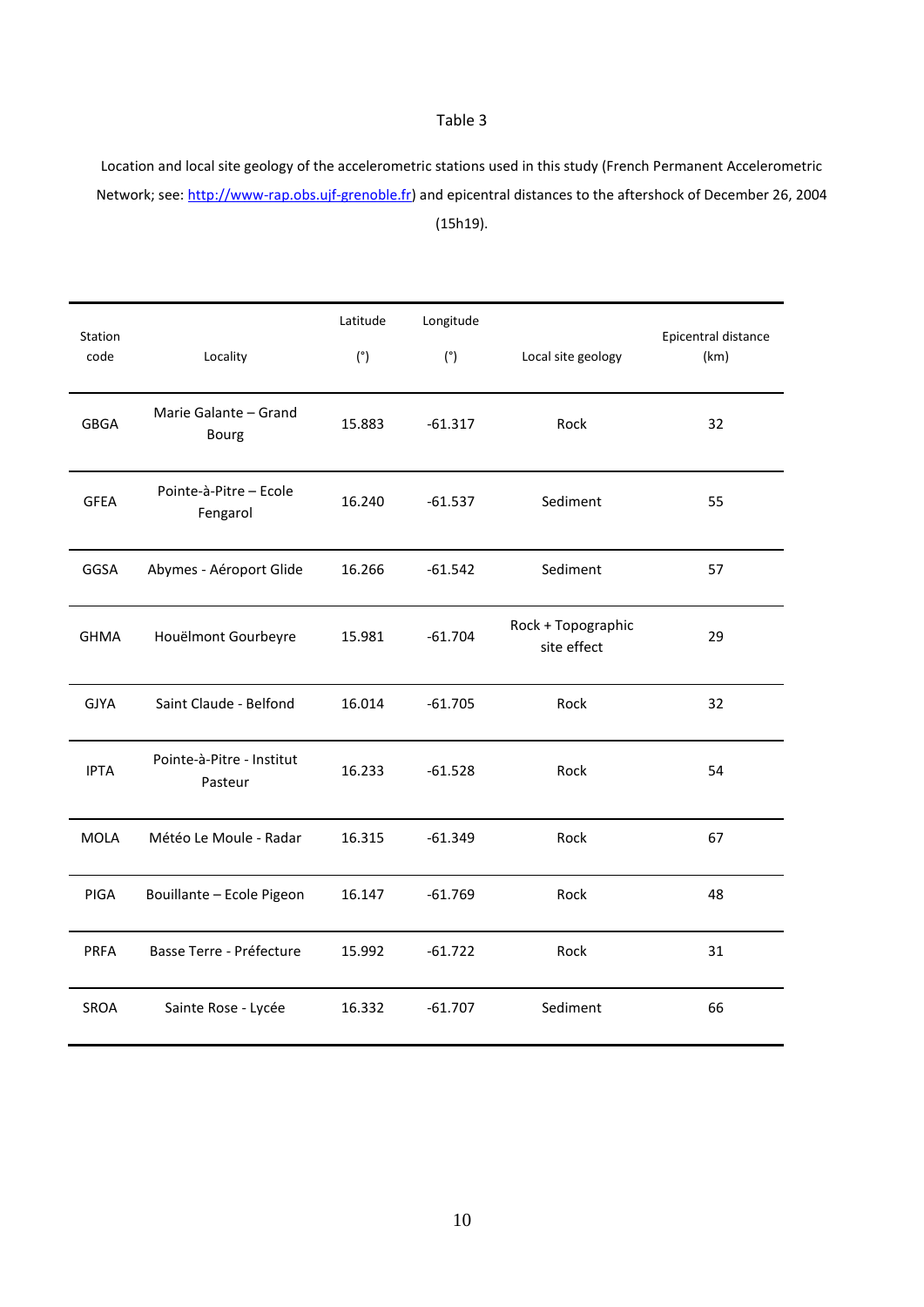

**Figure 1.** Principle of the simulation method used in this study: synthetic accelerograms of the target event are obtained from the convolution product between the small-event record taken as an Empirical Green's Function and Equivalent Source Time Functions (ESTFs).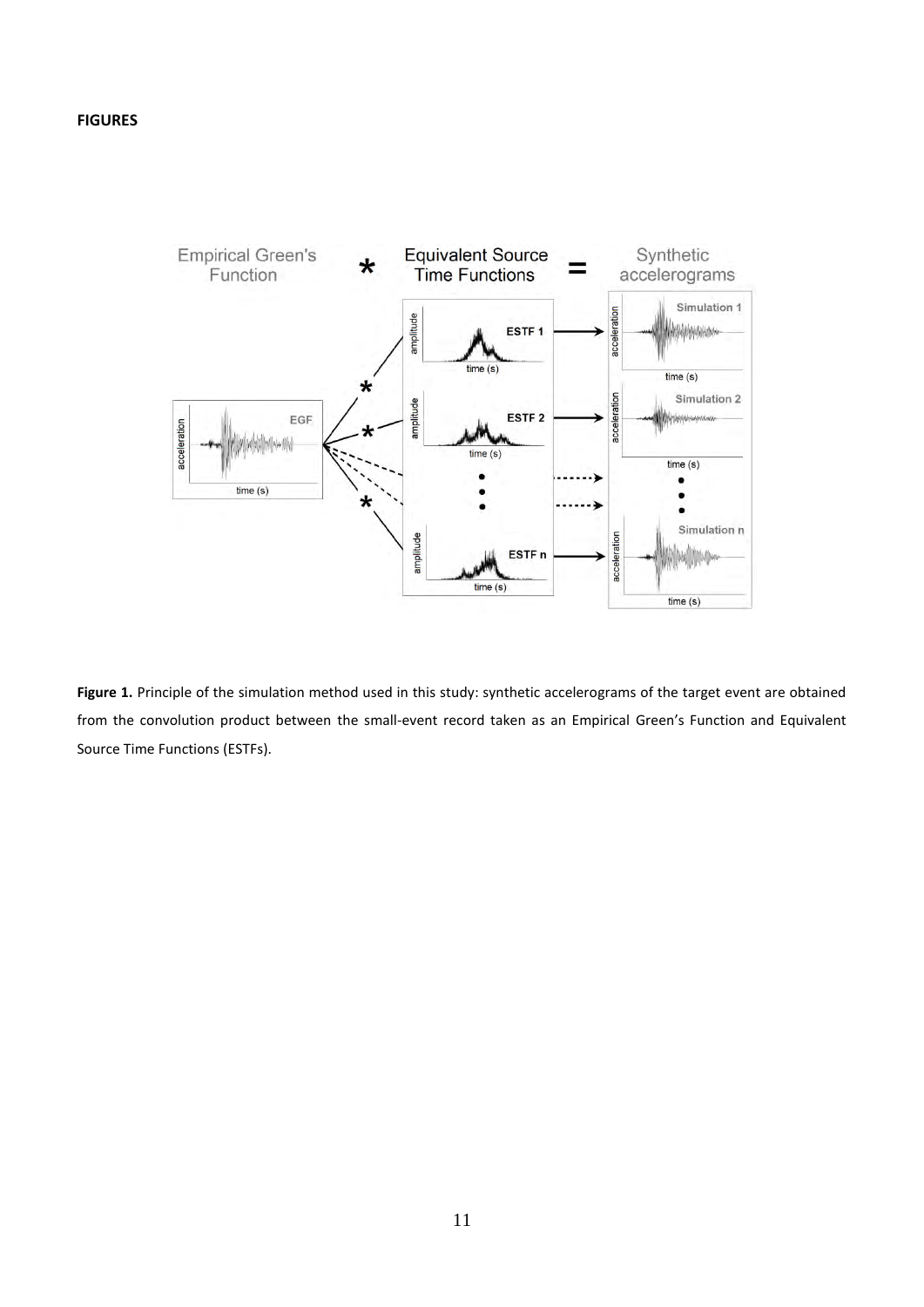

**Figure 2.** Epicenter and focal mechanism of the *Mw*=4.5 earthquake (December 26, 2004 - 15h19) taken as an Empirical Green's Function for the simulation of *Mw*=6.4 earthquakes, and location of the accelerometric stations used in this study (French Permanent Accelerometric Network).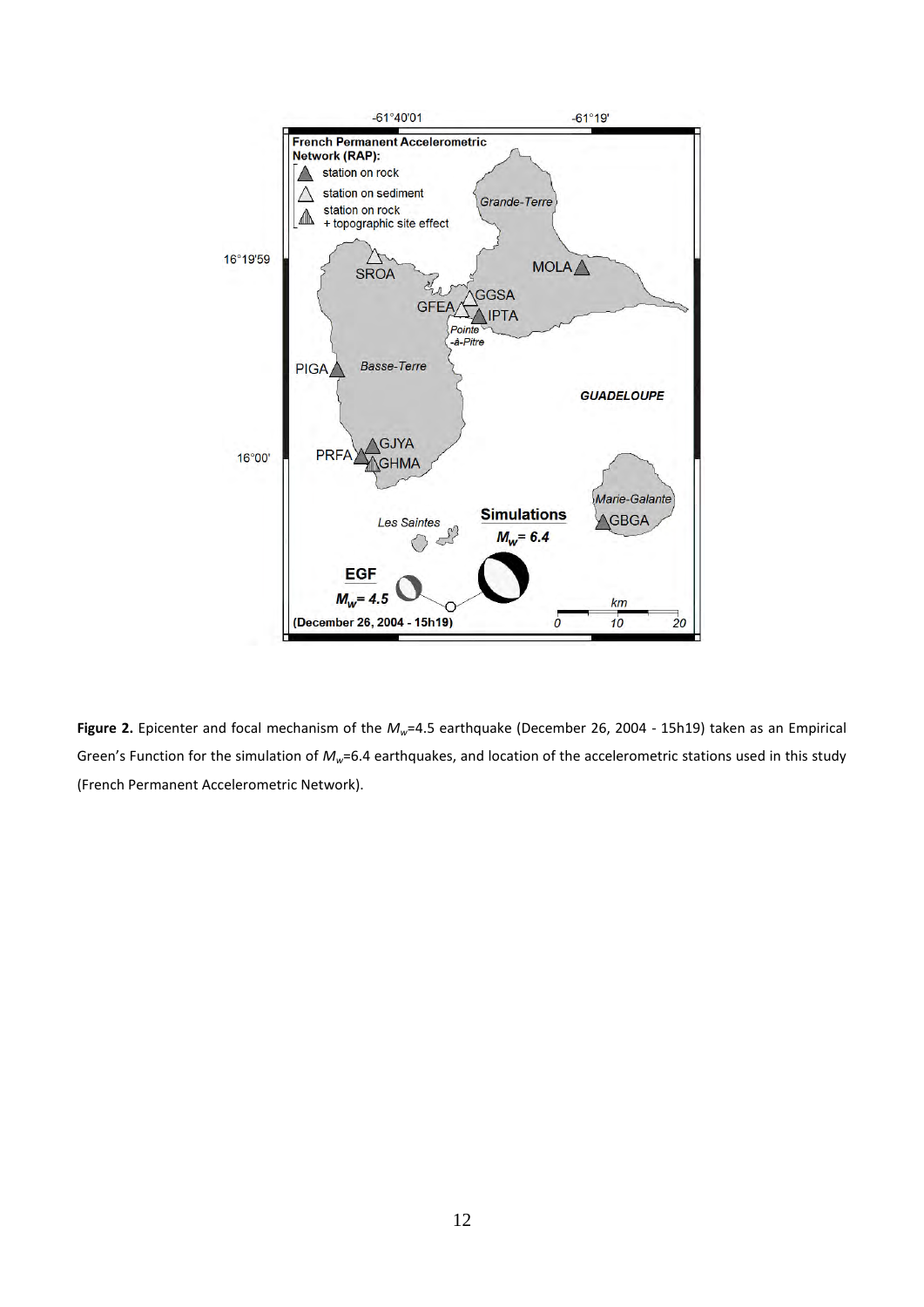

**Figure 3.** Histograms of the distribution of PGA values obtained from 500 simulations of *Mw*=6.4 earthquakes for each of the ten stations (eastern component).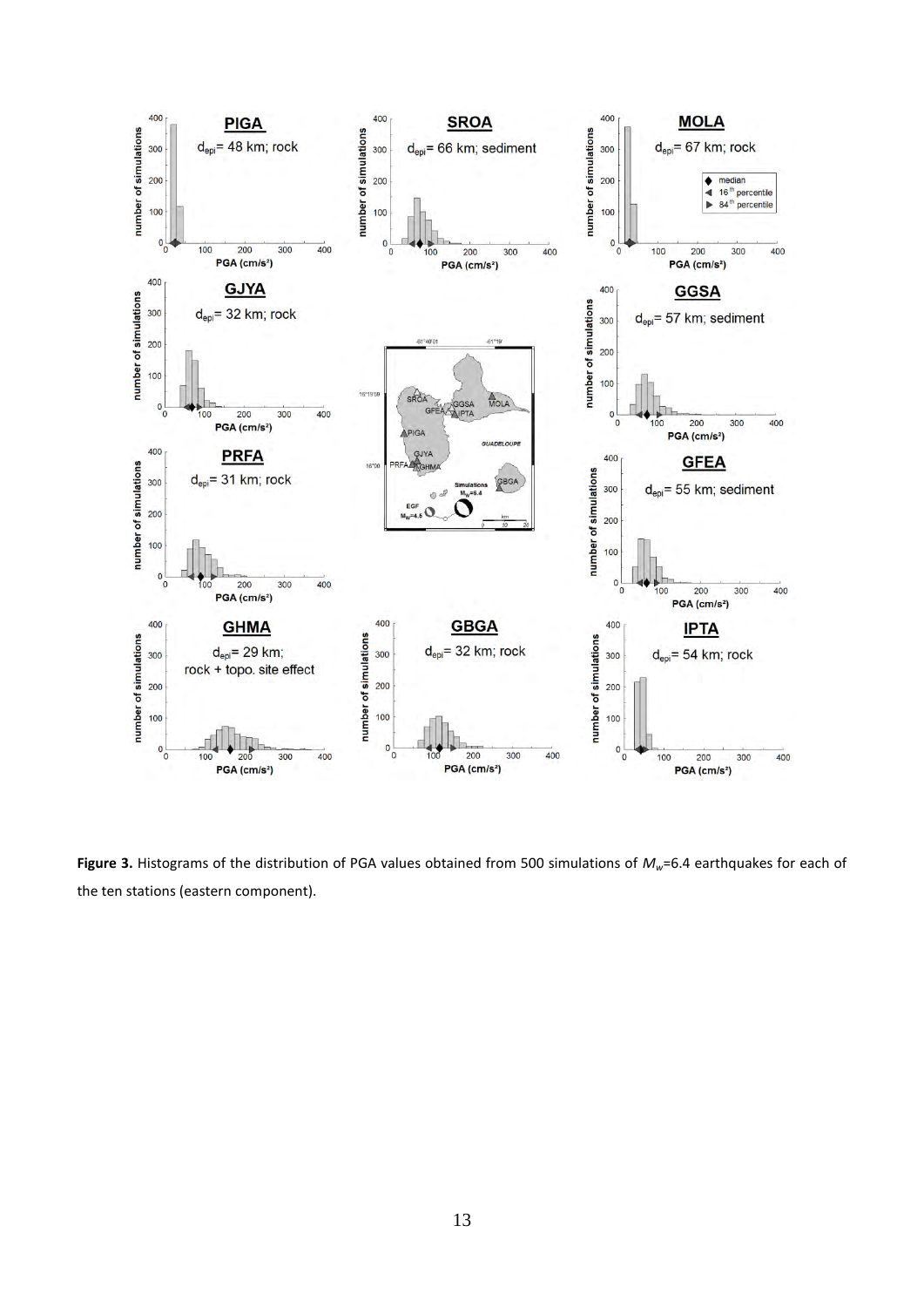

**Figure 4.** (a)(b) Histograms of the distribution of PGA values obtained from 500 simulations of *Mw*6.4 earthquakes for stations IPTA (Rock,  $d_{\text{épi}} = 54$  km) and GGSA (Sediment,  $d_{\text{épi}} = 57$  km); (c)(d) Histograms of the distribution of log<sub>10</sub>(PGA) values for stations IPTA and GGSA (eastern component).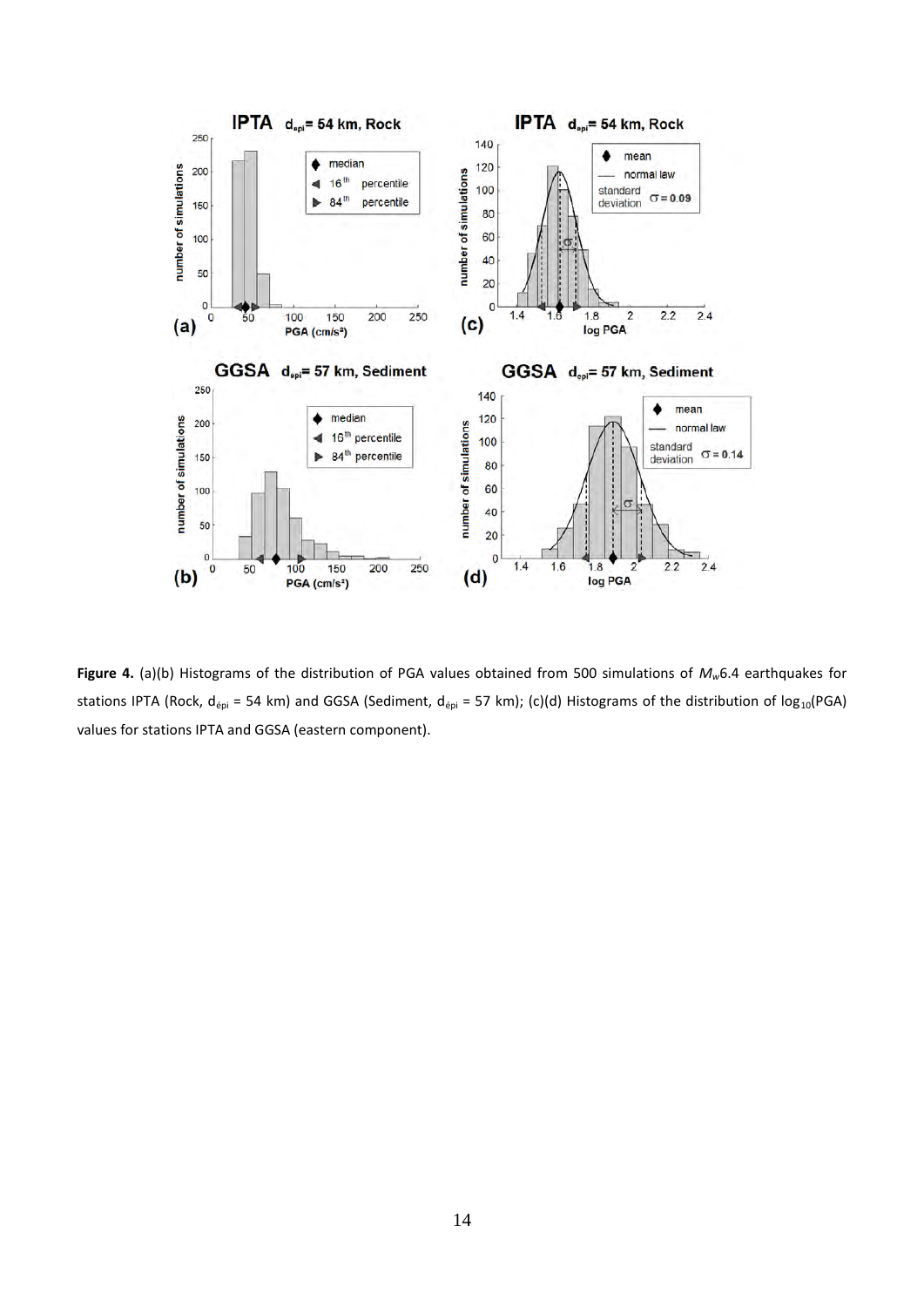

**Figure 5.** (a) Histogram of normalized residuals for station GGSA (eastern component) and associated normal distribution with mean 0 and standard deviation 1; (b) Quantile-quantile test of fit to the normal distribution of normalised residuals for station GGSA (eastern component).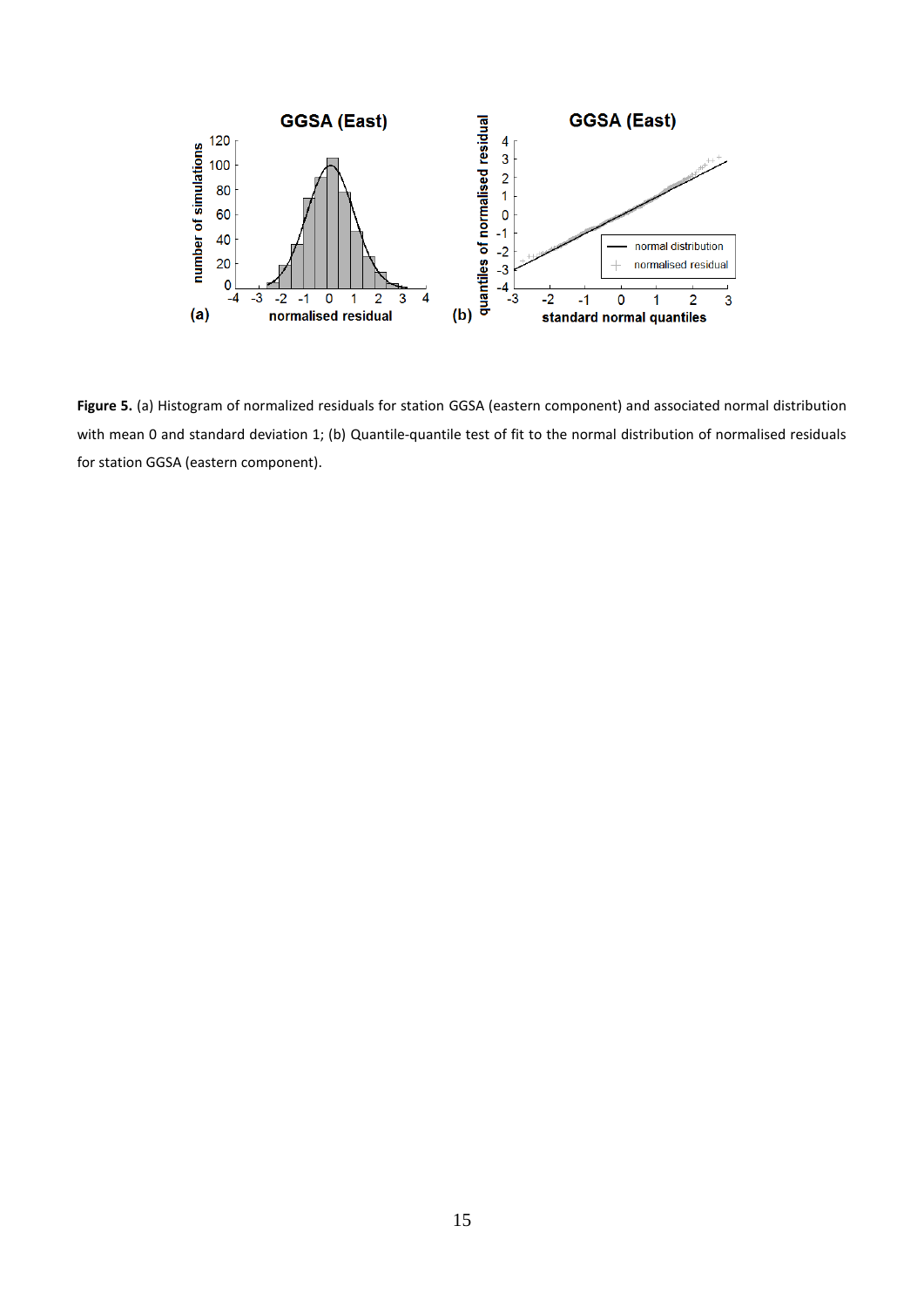

Figure 6. Synthetic accelerograms of the simulations producing (a) the five greatest values of PGA and (b) the five lowest values of PGA for the station GGSA (eastern component); (c)(d) corresponding simulations for the station IPTA (eastern component).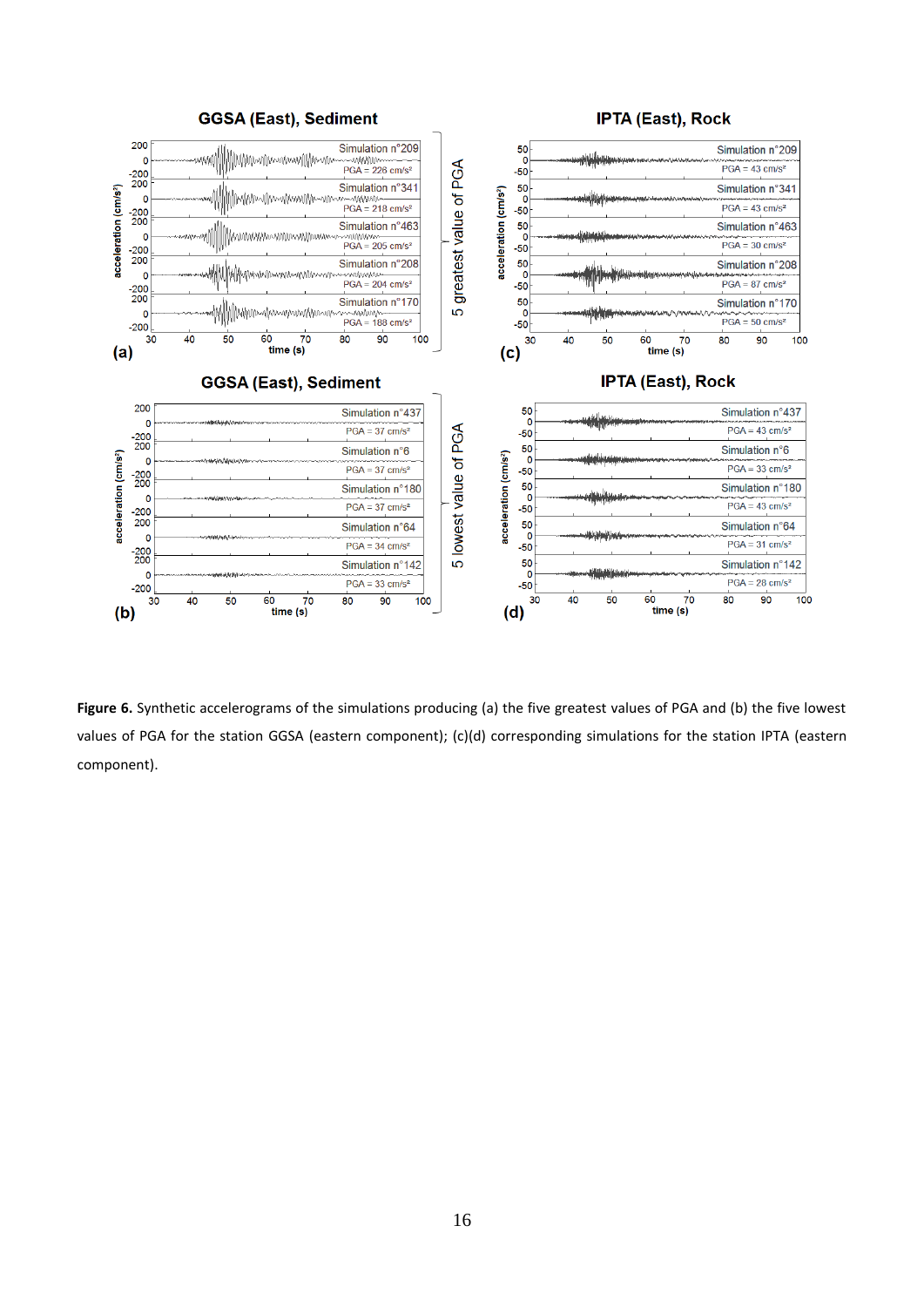

Figure 7. (a) Acceleration Fourier spectra of simulations n°209 and n°142 at the station GGSA (eastern component) obtained respectively from the ESTFs n°209 and n°142 and the acceleration Fourier spectrum of the small event used as an EGF; (b) Acceleration Fourier spectrum for the station IPTA (eastern component).